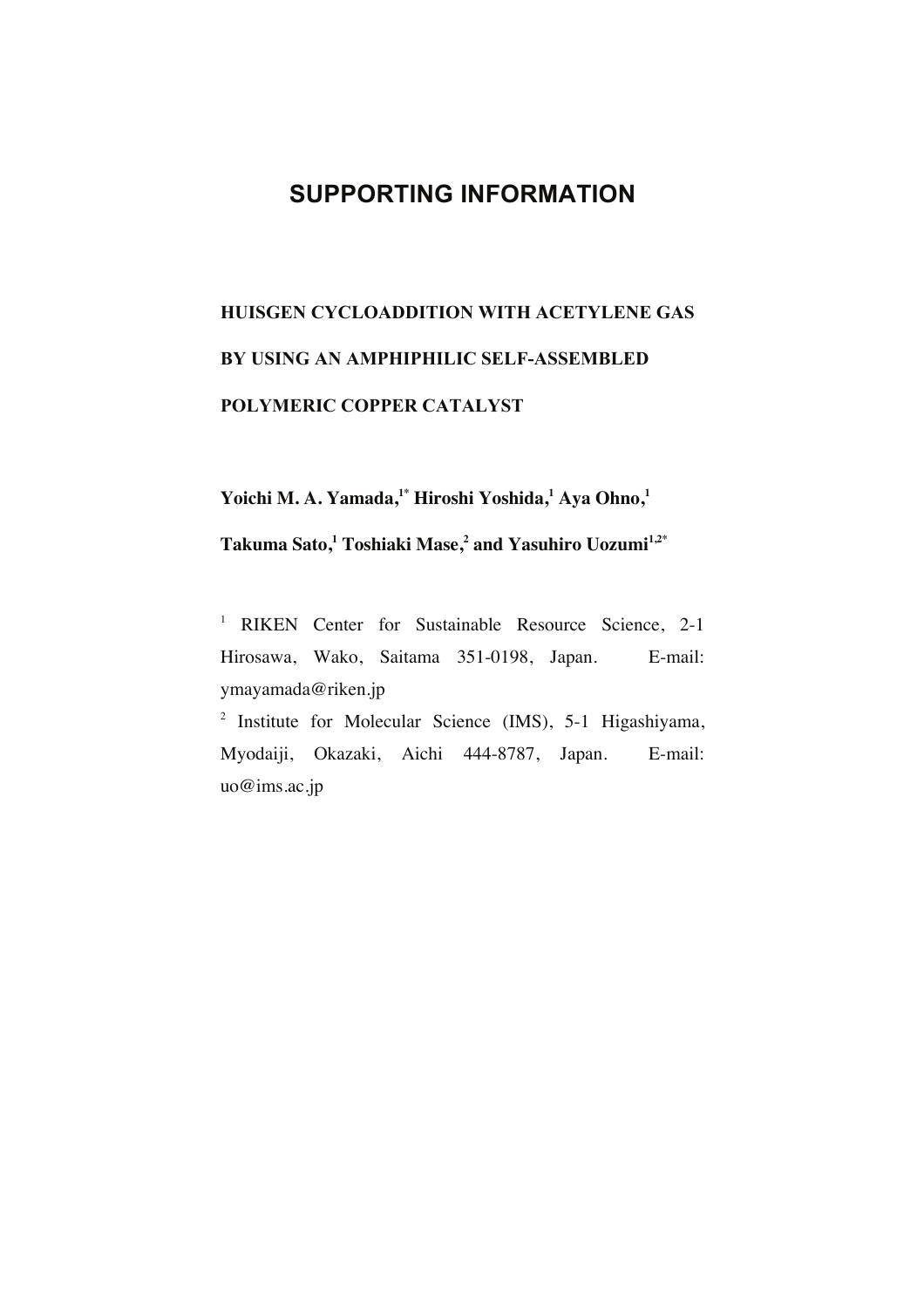#### **General Information**

<sup>1</sup>H and <sup>13</sup>C NMR spectra were recorded on a JEOL JNM-AL400 spectrometer (396 MHz for <sup>1</sup>H NMR, 99 MHz for <sup>13</sup>C NMR) or JEOL-AL300 spectrometer (300 MHz for <sup>1</sup>H NMR, 75 MHz for  $^{13}$ C NMR). The  $^{1}$ H-NMR chemical shifts were reported relative to tetramethylsilane (TMS, 0.00 ppm). The  $^{13}$ C NMR chemical shifts are reported relative to CDCl<sub>3</sub> (77.0 ppm). GC-MS was measured by an Agilent 7860A/JEOL JMS-T100GC equipped with a capillary column (IL-60, 0.25 mm i.d.  $\times$  30 m). ESI-MS was measured by a Bruker MicrOTOF OIII. TLC analysis was performed on Merck silica gel 60 F254. Column chromatography was carried out on silica gel (Wako gel C-200). XAFS spectra of Cu K-edge (9.0 keV) were measured in transmission mode with Si(111) double-crystal monochromator at BL14B2 beamline in SPring-8 (JASRI), Japan. The catalyst samples for XAFS were pressed into 10 mm diameter disks using BN under Ar atmosphere. XAFS data processing was performed using Demeter software package<sup>[8]</sup> and FEFF6 code<sup>[9]</sup>. Ouantum chemical calculations were performed using Firefly QC package,<sup>[10]</sup> which is partially based on the GAMESS  $(US)^{[11]}$  source code. The optimized geometries were confirmed to have no imaginary frequencies by vibrational calculations at the same level of theory used for geometry optimizations. All basis sets have been downloaded<sup>[12]</sup> from EMSL Basis Set Exchange<sup>[13,14]</sup>.

#### **Material**

Reagents and solvents except water were obtained from commercial suppliers and used without further purification. Water was deionized with a Millipore system as a Milli-Q grade. *t*-BuOH and ethyl acetate were purchased from Wako Pure Chemical Industries, Ltd. Copper(II) sulfate pentahydrate, sodium azide and sodium ascorbate were purchased from Wako Pure Chemical Industries, Ltd. Dissolved acetylene was purchased from Kanto Acetylene Industry Co. Ltd.

### **Preparation of MPPI-Cu**:

MPPI-Cu was prepared in accordance with our reported procedure.<sup>[1]</sup>

**Preparation of Organic Azides 4**: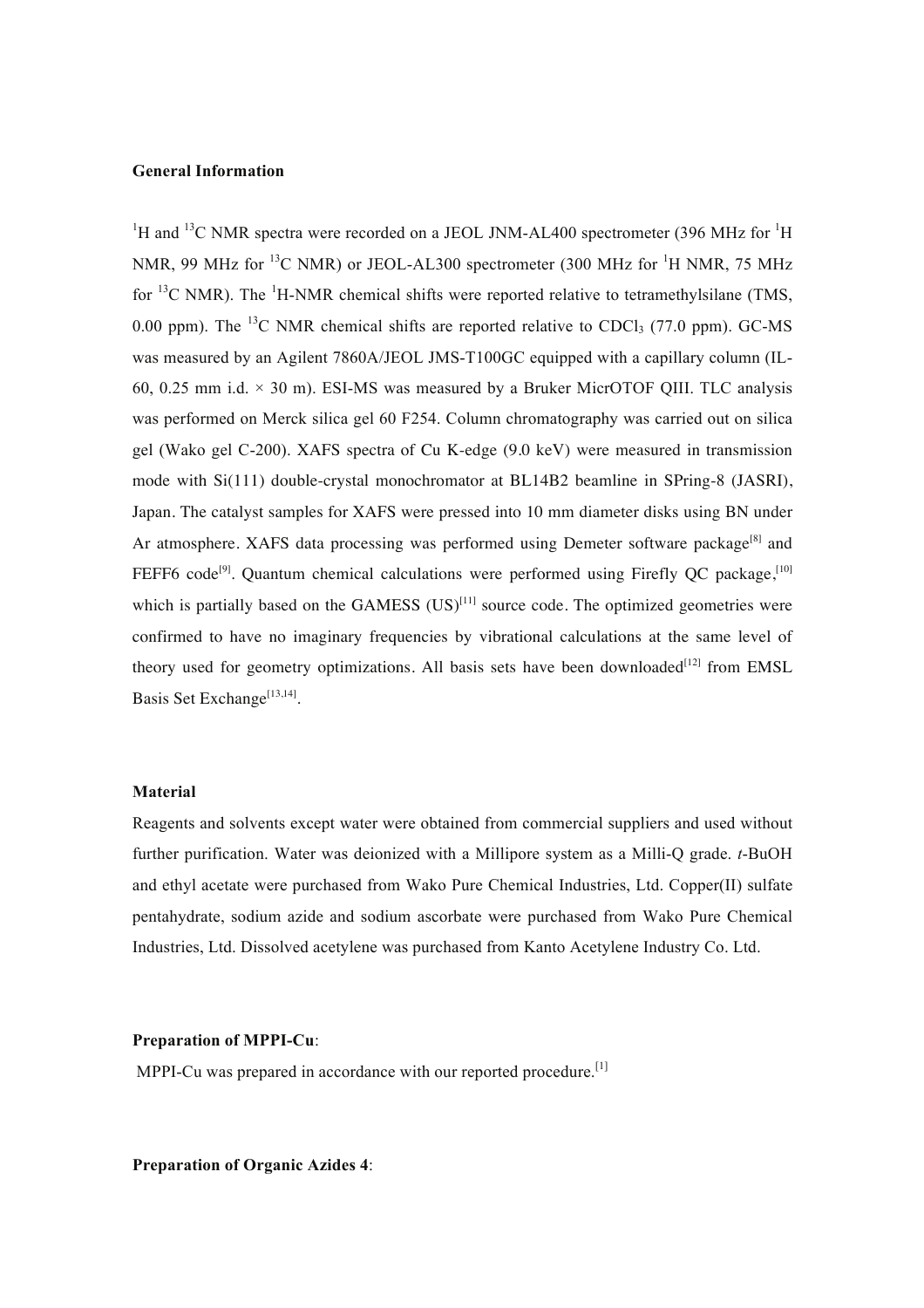Organic azides except benzyl azide were prepared by the following procedure. Sodium azide (1.1-1.3 mol equiv) was dissolved in dry DMSO (0.5 M). Commercially available benzylic/aliphatic bromide (1 mol equiv) was added to the solution, and the reaction mixture was stirred at 25 °C. After the reaction was completed, water was added and the product was extracted with Et<sub>2</sub>O. The organic layer was washed with H<sub>2</sub>O and brine, dried over MgSO<sub>4</sub> and concentrated. Purification by column chromatography on silica gel gave the corresponding azide **4**.

## **General Procedure for the Two-component [3+2] Cycloaddition**:

A Schlenk flask was charged with MPPI-Cu **3** (3 mg, 0.25 mol%), an organic azide **4** (0.5 mmol), sodium ascorbate (10 mg, 10 mol%) in water and *t*-BuOH (1.5/0.5 mL each). The Schlenk flask was purged with acetylene gas and the reaction mixture was stirred under an acetylene atmosphere with a balloon at 50  $\degree$ C for 4.5 h. After the reaction was completed, the reaction mixture was diluted with water and EtOAc. The supernatant was transferred to a separatory funnel, and the recovered catalyst in the Schlenk flask was dried *in vacuo*. The organic layer was separated, and the aqueous layer was extracted with EtOAc. The combined organic layers were washed with brine, dried over  $MgSO<sub>4</sub>$  and concentrated. Purification by column chromatography on silica gel gave the corresponding 1*H*-1,2,3-triazole **6**. The recovered catalyst was reused for further reactions.

### **Product Data**



**1-Benzyl-1H-1,2,3-triazole (6a):** CAS: 4368-68-7, White solid, 94 %, <sup>1</sup>H NMR (CDCl<sub>3</sub>, 400) MHz)  $\delta$  = 7.70 (s, 1H), 7.48 (s, 1H), 7.40-7.33 (m, 3H), 7.29-7.24 (m, 2H), 5.57 (s, 2H); <sup>13</sup>C NMR (CDCl<sub>3</sub>, 100 MHz) δ = 134.7, 134.2, 129.1, 128.7, 128.0, 123.3, 53.9; EI-MS  $m/z = 160$  $(M+H)^+$ .

NMR data are in accordance with those reported in the literature.<sup>[2]</sup>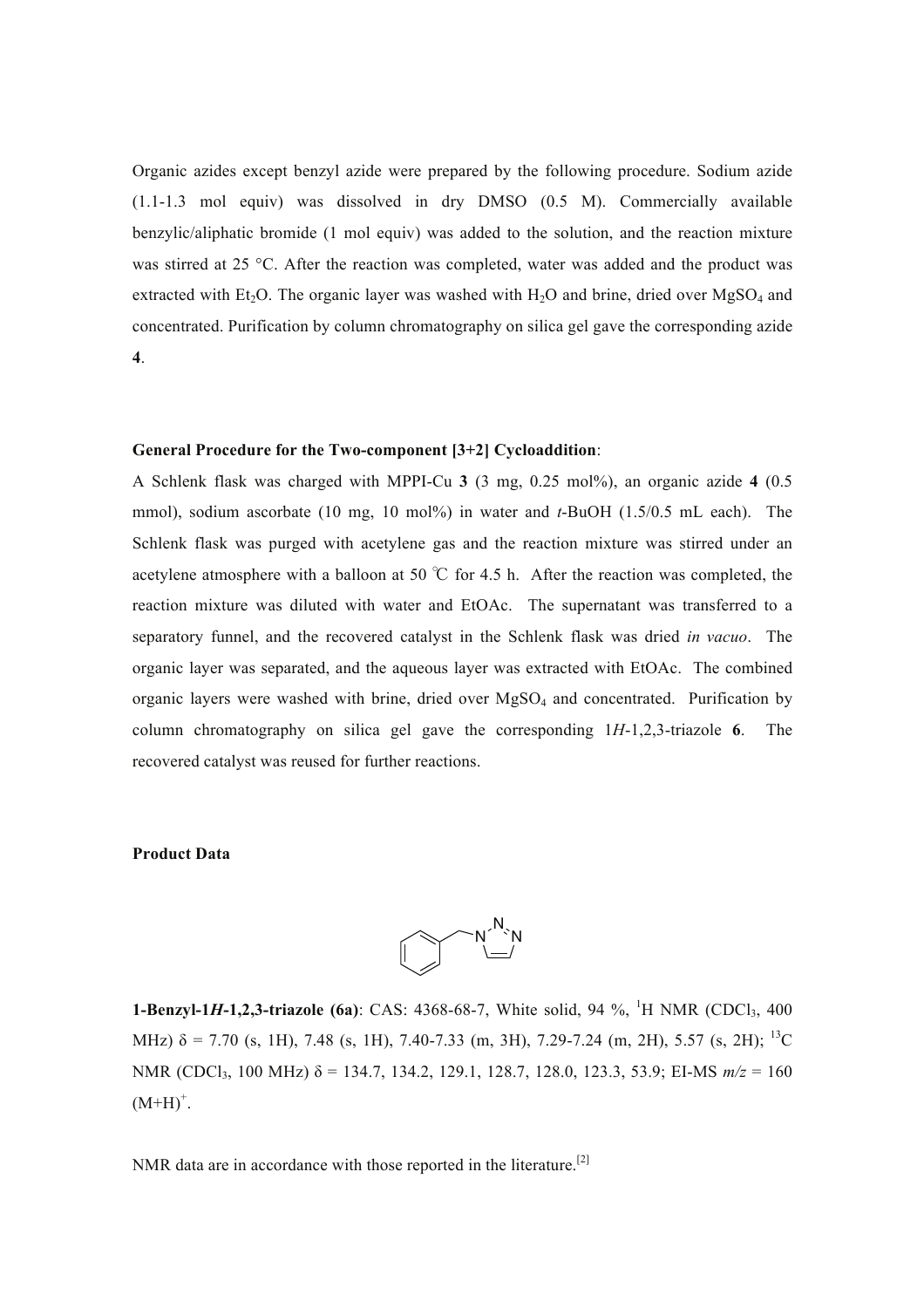

**1-(4-Nitrobenzyl)-1***H***-1,2,3-triazole (6b)**: CAS: 99590-25-7, Pale yellow solid, 95 %, <sup>1</sup> H NMR (CDCl<sub>3</sub>, 400 MHz)  $\delta$  = 8.25-8.22 (m, 2H), 7.79 (s, 1H), 7.58 (s, 1H), 7.40 (d,  $J$  = 8.8 Hz, 2H), 5.70 (s, 2H); <sup>13</sup>C NMR (CDCl<sub>3</sub>, 100 MHz)  $\delta$  = 148.1, 141.7, 134.7, 128.5, 124.3, 123.6, 52.9; ESI-MS  $m/z = 205$  (M+H)<sup>+</sup>.

NMR data are in accordance with those reported in the literature.[2]



**1-(4-Cyanobenzyl)-1***H***-1,2,3-triazole (6c)**: CAS: 118618-40-9, White solid, 90 %, <sup>1</sup>H NMR (CDCl<sub>3</sub>, 400 MHz) δ= 7.77 (s, 1H), 7.68-7.66 (m, 2H), 7.56 (s, 1H), 7.34 (d,  $J = 8.4$  Hz, 2H), 5.65 (s, 2H); <sup>13</sup>C NMR (CDCl<sub>3</sub>, 100 MHz)  $\delta$  = 139.9, 134.6, 132.8, 128.2, 123.6, 118.1, 112.7, 53.1; ESI-MS  $m/z = 185$  (M+H)<sup>+</sup>.

<sup>1</sup>H NMR data are in accordance with those reported in the literature.<sup>[3]</sup>



**1-(4-Methoxybenzyl)-1***H***-1,2,3-triazole (6d)**: CAS: 31794-11-3, White solid, 95 %, <sup>1</sup>H NMR (CDCl<sub>3</sub>, 300 MHz)  $\delta$  = 7.69 (s, 1H), 7.43 (s, 1H), 7.24-7.20 (m, 2H), 6.92-6.87 (m, 2H), 5.50 (s, 2H), 3.81 (s, 3H); <sup>13</sup>C NMR (CDCl<sub>3</sub>, 100 MHz)  $\delta$  = 159.9, 134.1, 129.6, 126.6, 123.0, 114.4, 55.3, 53.1; EI-MS  $m/z = 189$  (M)<sup>+</sup>.

NMR data are in accordance with those reported in the literature.<sup>[4]</sup>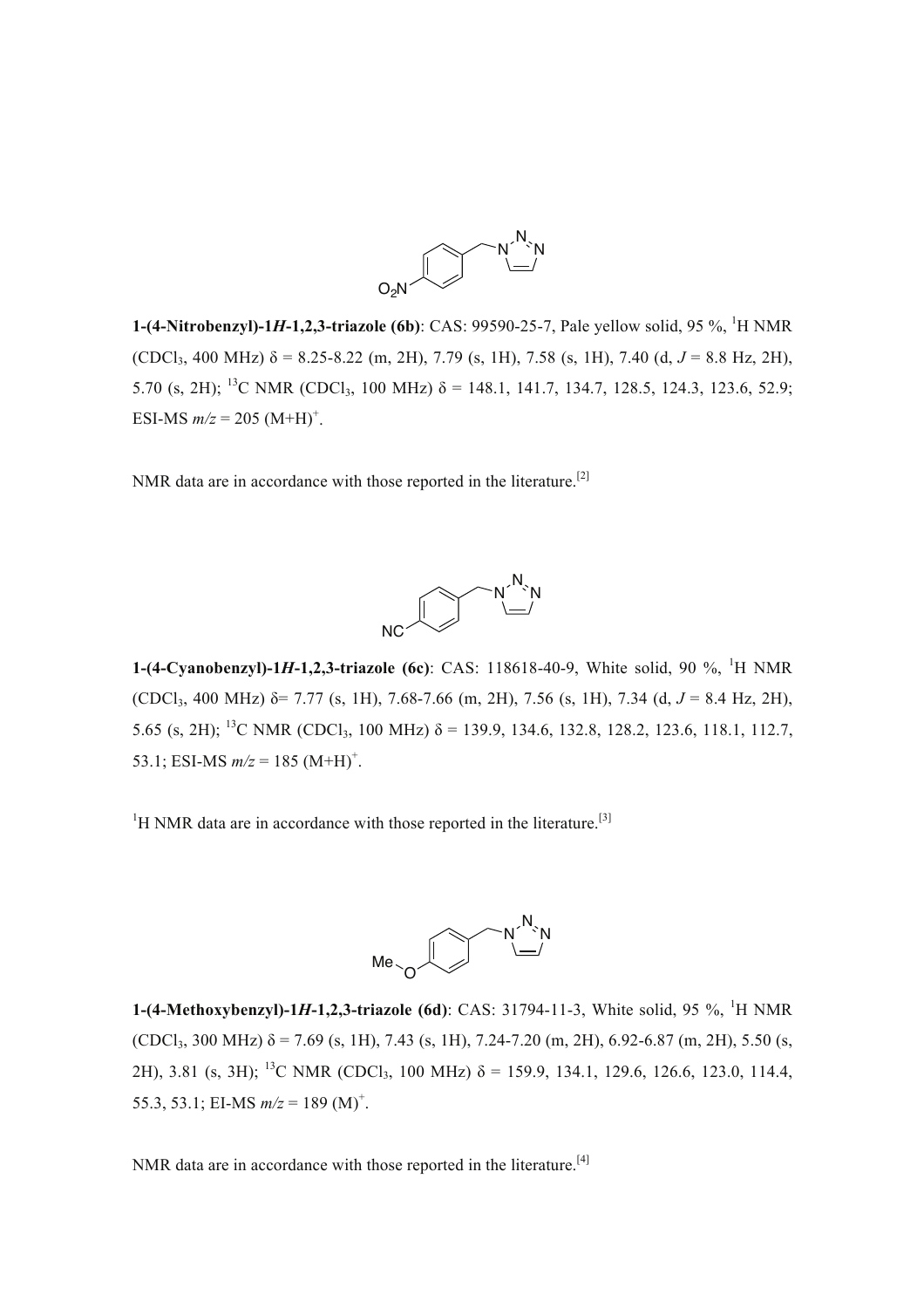

**1-(4-Fluorobenzyl)-1***H***-1,2,3-triazole (6e)**: CAS: 76508-47-9, Colorless oil, 85 %, <sup>1</sup>H NMR  $(CDCl_3, 400 MHz)$  δ = 7.71 (s, 1H), 7.48 (s, 1H), 7.28-7.24 (m, 2H), 7.09-7.03 (m, 2H), 5.54 (s, 2H); <sup>13</sup>C NMR (CDCl<sub>3</sub>, 100 MHz)  $\delta$  = 162.8 (d, *J* = 248.5 Hz), 134.3, 130.5 (d, *J* = 3.3 Hz), 130.0 (d, *J* = 8.3 Hz), 123.2, 116.1 (d, *J* = 22.3 Hz), 53.2; EI-MS *m/z* = 177 (M)<sup>+</sup> .

NMR data are in accordance with those reported in the literature.<sup>[5]</sup>



**1-(2-Methylbenzyl)-1***H***-1,2,3-triazole (6f)**: CAS: 63777-98-0, White solid, 96 %, <sup>1</sup>H NMR  $(CDCl<sub>3</sub>, 400 MHz)$  δ = 7.69 (s, 1H), 7.36 (s, 1H), 7.31-7.13 (m, 4H), 5.57 (s, 2H), 2.28 (s, 3H); <sup>13</sup>C NMR (CDCl<sub>3</sub>, 100 MHz)  $\delta$  = 136.9, 134.0, 132.5, 131.0, 129.3, 129.1, 126.6, 123.1, 52.1, 18.9; EI-MS  $m/z = 174$  (M+H)<sup>+</sup>.

NMR data are in accordance with those reported in the literature.<sup>[4]</sup>



**1-(4-Methylbenzyl)-1***H***-1,2,3-triazole (6g)**: CAS: 123799-83-7, Pale yellow solid, 95 %, <sup>1</sup> H NMR (CDCl<sub>3</sub>, 300 MHz)  $\delta$  = 7.69 (s, 1H), 7.45 (s, 1H), 7.21-7.12 (m, 4H), 5.52 (s, 2H), 2.35 (s, 3H); <sup>13</sup>C NMR (CDCl<sub>3</sub>, 75 MHz)  $\delta$  = 138.6, 134.1, 131.6, 129.7, 128.0, 123.1, 53.7, 21.1; EI-MS  $m/z = 173$  (M)<sup>+</sup>.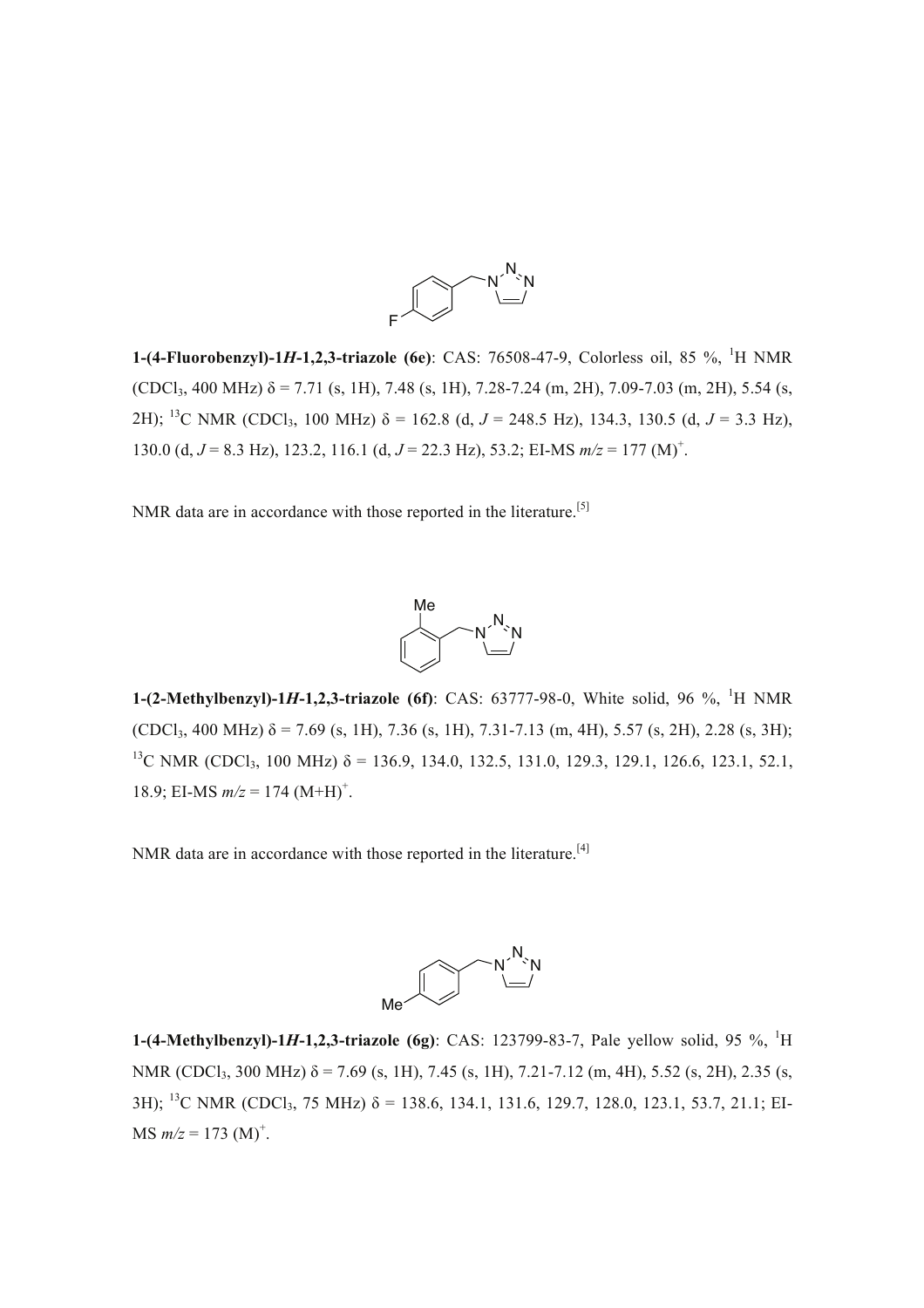NMR data are in accordance with those reported in the literature.<sup>[4]</sup>



**1-Phenethyl-1***H***-1,2,3-triazole (6h)**: CAS: 63777-90-2, Colorless oil, 83 %, <sup>1</sup>H NMR (CDCl<sub>3</sub>, 400 MHz) δ = 7.61 (s, 1H), 7.30-7.22 (m, 4H), 7.10-7.08 (m, 2H), 4.62 (t, *J* = 7.4 Hz, 2H), 3.21 (t,  $J = 7.4$  Hz, 2H); <sup>13</sup>C NMR (CDCl<sub>3</sub>, 100 MHz)  $\delta = 136.9$ , 133.4, 128.7, 128.6, 127.0, 123.6, 51.4, 36.7; EI-MS  $m/z = 174$  (M+H)<sup>+</sup>.

<sup>1</sup>H NMR data are in accordance with those reported in the literature.<sup>[6]</sup>



**1-Heptyl-1H-1,2,3-triazole (6i)**: CAS: 63777-80-0, Pale yellow oil, 76 %, <sup>1</sup>H NMR (CDCl<sub>3</sub>, 400 MHz) δ = 7.70 (d, *J* = 1.2 Hz, 1H), 7.54 (d, J = 0.8 Hz, 1H), 4.39 (t, *J* = 7.4 Hz, 2H), 1.95- 1.88 (m, 2H), 1.33-1.26 (m, 8H), 0.88 (t,  $J = 7.0$  Hz, 3H); <sup>13</sup>C NMR (CDCl<sub>3</sub>, 100 MHz)  $\delta$  = 133.6, 123.1, 50.1, 31.4, 30.2, 28.5, 26.3, 22.4, 13.9; EI-MS *m/z* = 168 (M+H)<sup>+</sup>

<sup>1</sup>H NMR data are in accordance with those reported in the literature.<sup>[3]</sup>



**1-Decyl-1***H***-1,2,3-triazole (6j)**: CAS: 1456603-53-4, White solid, 92 %, <sup>1</sup>H NMR (CDCl<sub>3</sub>, 300) MHz) δ = 7.70 (s, 1H), 7.53 (s, 1H), 4.38 (t, *J* = 7.4 Hz, 2H), 1.94-1.89 (m, 2H), 1.32-1.25 (m, 14H), 0.88 (t,  $J = 6.6$  Hz, 3H); <sup>13</sup>C NMR (CDCl<sub>3</sub>, 100 MHz)  $\delta = 133.7$ , 123.1, 50.2, 31.8, 30.3, 29.4, 29.3, 29.2, 29.0, 26.4, 22.6, 14.1; EI-MS *m/z* = 210(M+H)<sup>+</sup>

<sup>1</sup>H NMR data are in accordance with those reported in the literature.<sup>[7]</sup>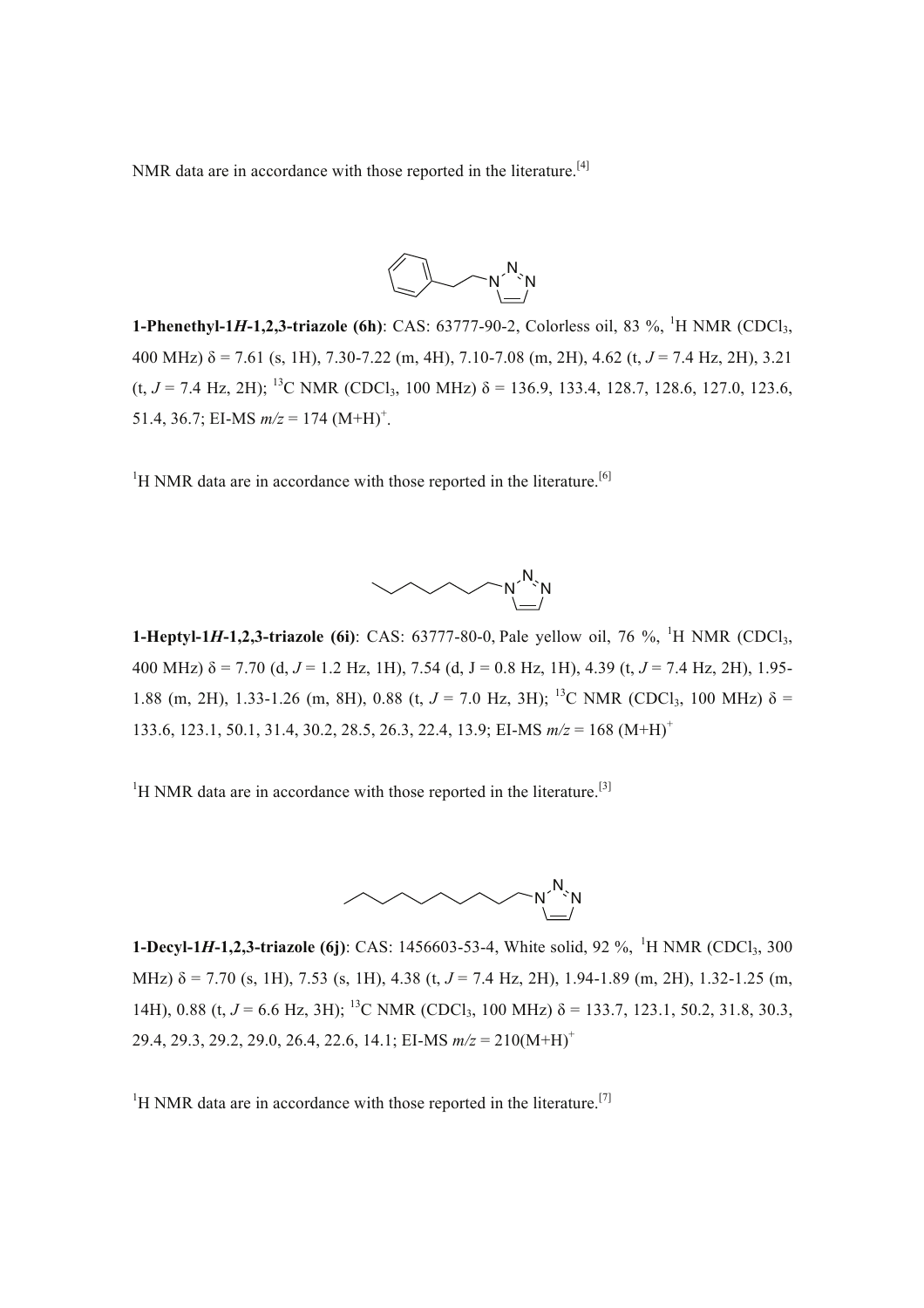

**Figure S1.** EXAFS in *k*-space of MPPI-Cu(I) and -Cu(II)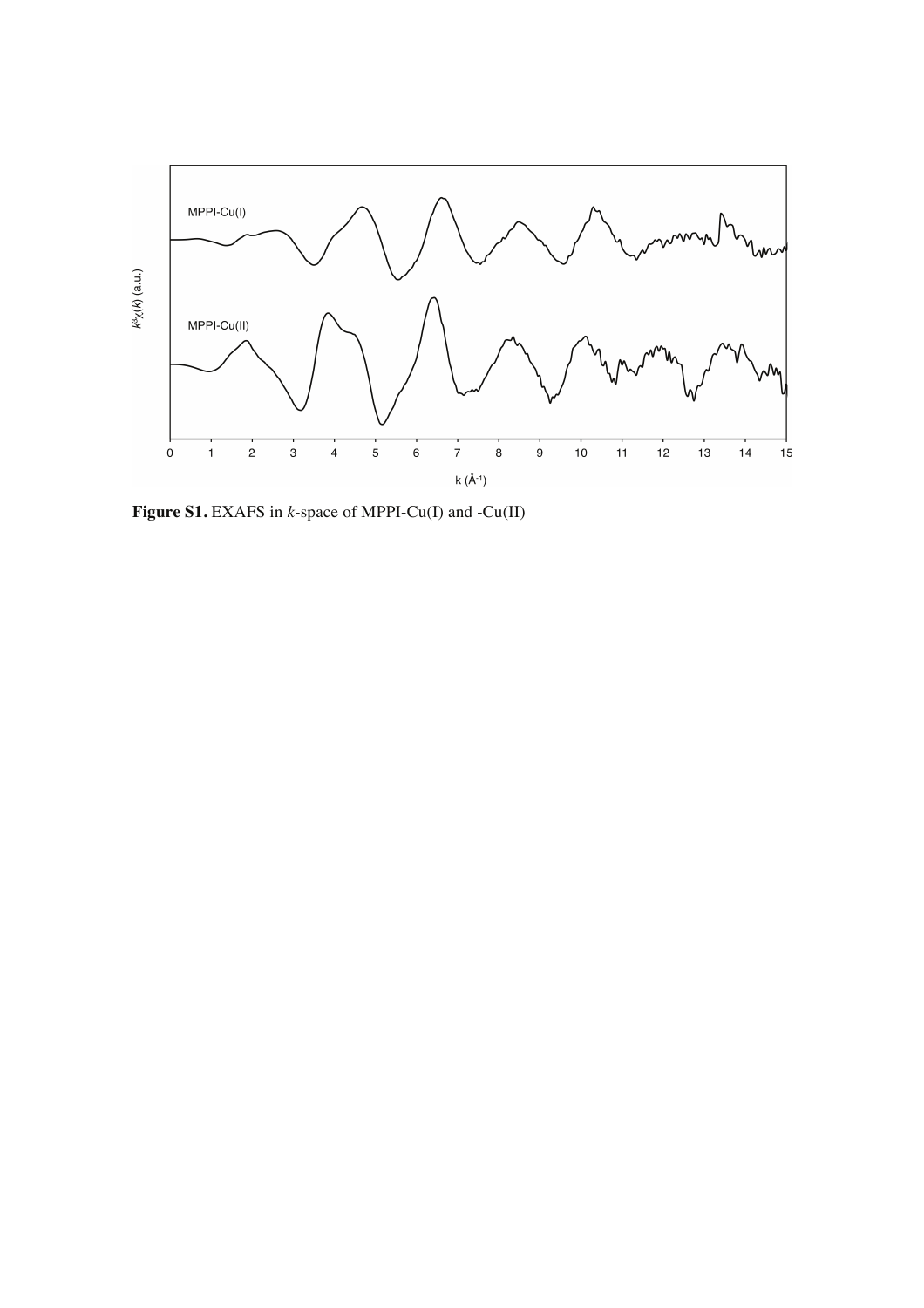Optimized geometry of  $[Cu^I(1-methylimidazole)_2]^+$ 

| CU             |              | 0.0000000000 0.0000000000 0.0257214448     |                               |
|----------------|--------------|--------------------------------------------|-------------------------------|
| N              |              | $-3.0569969030$ 2.6581686570               | $-0.4125060161$               |
| N              | 3.0569969030 | $-2.6581686570$                            | $-0.4125060161$               |
| N              |              | $-1.5821673128$ 1.0672629203 0.0377517400  |                               |
| N              |              | 1.5821673128 -1.0672629203 0.0377517400    |                               |
| $\mathsf{C}$   |              | $-3.6279980870$ 1.8487894390               | 0.5530149822                  |
| $\mathsf C$    |              | 3.6279980870 -1.8487894390                 | 0.5530149822                  |
| $\mathsf C$    |              | $-2.7046052686$ 0.8628448951               | 0.8269396169                  |
| $\mathsf C$    |              | 2.7046052686 -0.8628448951 0.8269396169    |                               |
| $\mathsf C$    |              | $-1.8297161733$ 2.1593102147               | $-0.6975474362$               |
| $\mathsf C$    |              | 1.8297161733 -2.1593102147                 | $-0.6975474362$               |
| $\mathsf C$    |              | $-3.6745036090$ 3.8413110290               | $-1.0148207516$               |
| $\mathsf{C}$   |              | 3.6745036090 -3.8413110290                 | $-1.0148207516$               |
| $\overline{H}$ |              | -4.6242362255 2.0429609792 0.9535985001    |                               |
| H              |              | 4.6242362255 -2.0429609792 0.9535985001    |                               |
| H              |              |                                            |                               |
| H              | 2.7755388796 | $-0.0324105608$                            | 1.5318300943                  |
| н              |              | $-1.1569104564$ 2.6086762371 -1.4311493695 |                               |
| н              | 1.1569104564 | $-2.6086762371$                            | $-1.4311493695$               |
| н              |              | $-4.6099289526$ 3.5562175433 -1.5287315493 |                               |
| н              | 4.6099289526 |                                            | $-3.5562175433 -1.5287315493$ |
| н              |              | $-2.9752060263$ 4.2782564198 -1.7465360098 |                               |
| н              |              | 2.9752060263 -4.2782564198                 | -1.7465360098                 |
| н              |              | $-3.8971446741$ 4.5879877933               | $-0.2317287472$               |
| н              | 3.8971446741 | -4.5879877933                              | $-0.2317287472$               |